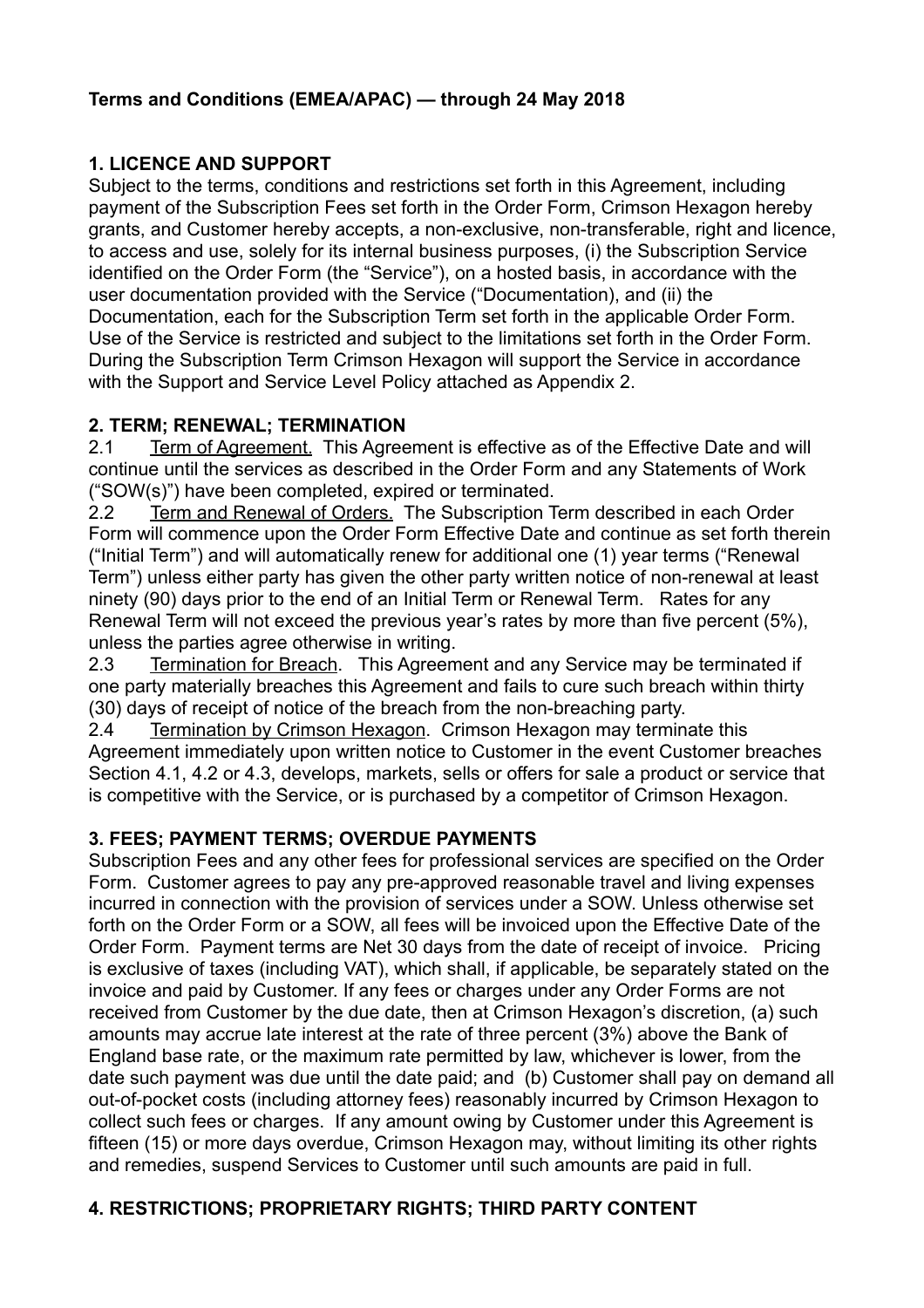4.1 Restrictions. Customer shall not: (i) decompile, disassemble, reverse engineer or attempt to reconstruct, identify or discover any source code, underlying ideas, user interface techniques or algorithms of the Service or disclose any of the foregoing except as otherwise permitted by applicable law; (ii) encumber, transfer, manufacture, distribute, sell, sublicence, assign, provide, lease, lend, use for timesharing or service bureau purposes, or otherwise use (except as expressly provided herein) the Service or Documentation; (iii) copy, modify, adapt, translate, incorporate into or with other software, or create a derivative work of any part of the Service or Documentation; (iv) circumvent, violate or exceed any user limits (in terms of quantities, named users or otherwise), timing, monitor or other use restrictions that are set forth in the Order Form or Documentation or that are built into the Service (v) use the Service for a purpose not intended by this Agreement or violate the licence restrictions set forth in this Agreement, including without limitation the Order Form or (vi) use the Service in a manner that damages, disables, degrades the performance of or overburdens the Service for use by other customers of Crimson Hexagon.

4.2 Ownership. The Service is the proprietary intellectual property of Crimson Hexagon that contains trade secrets and is protected by copyright law. Subject to any licence granted hereunder, Crimson Hexagon retains sole and exclusive ownership of all right, title, and interest in and to the Service and any other technology used to provide it. Any and all enhancements, modifications, corrections and derivative works that are made to the Service will be considered part of the Service for the purposes of this Agreement and will be owned by Crimson Hexagon. Crimson Hexagon shall own all rights, title and interest in any deliverables created by Crimson Hexagon under a SOW, but all such deliverables shall be licenced to Customer for use in connection with Customer's use of the Service hereunder.

4.3 Third Party Content. Crimson Hexagon licences content ("Third Party Content") from various third party providers (Third Party Providers"). Customer agrees that it will not: (i) use any Third Party Content (in aggregate form or otherwise) in connection with any online advertising network, advertising exchange, or data broker, (ii) remove or alter any proprietary notices, copyright notices or marks from the Third Party Content or (iii) display any Third Party Content that may create a false or misleading impression as to the origin or value of such Third Party Content. In addition, Customer shall and shall require its users to, comply with the Twitter Terms of Service located at **<http://twitter.com/tos>**, the Twitter privacy policy located at **<http://twitter.com/privacy>**, and the Twitter Rules located at **<http://www.twitter.com/rules>**. Customer shall defend, indemnify and hold harmless Crimson Hexagon from any claims arising from Customer's use of the Third Party Content or breach by Customer of Third Party Provider terms of service, rules and policies. Crimson Hexagon may at its option immediately terminate Customer's access to and use of Third Party Content in the event of Customer's breach of this Agreement.

4.4 Customer Analysis. Subject to Crimson Hexagon's ownership of the Service and Third Party Providers' ownership of Third Party Content, Customer retains all rights, title and interest in Customer's own analysis of information and data generated from queries employed by Customer in its use of the Service.

4.5 Feedback. Crimson Hexagon may, without restriction, use, reproduce, copy, sell, licence, distribute, publicly display or perform, incorporate into the Services, or otherwise exploit any suggestions, enhancement requests, recommendations or other feedback provided by Customer, relating to the operation of the Services.

4.6 Attribution. All digital or printed copies of reports, analyses, output, other materials or information generated or produced by the Service shall include the following attribution to Crimson Hexagon: "Source: Crimson Hexagon."

# **5. PUBLICITY**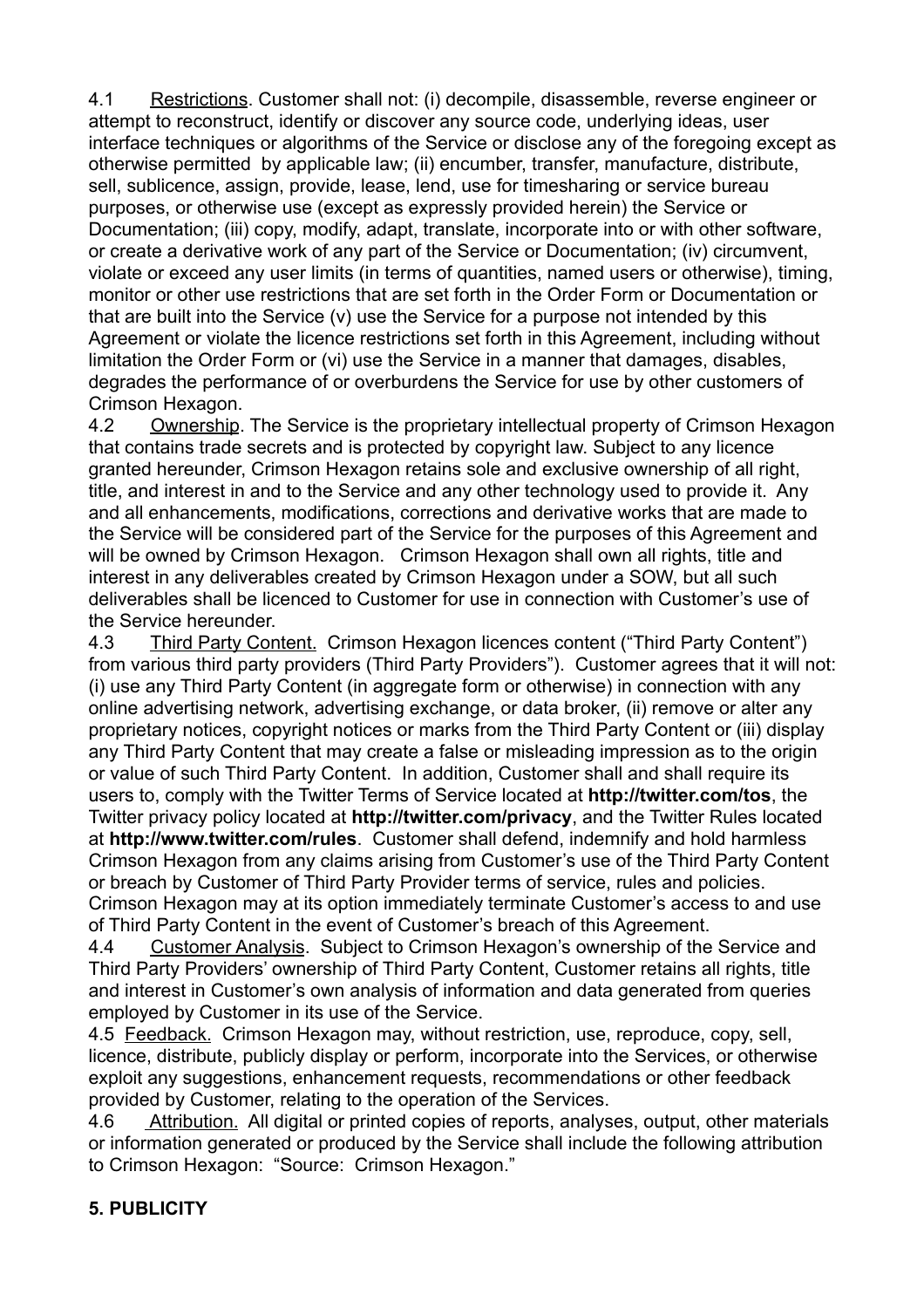Customer agrees to (a) participate in a press release following the execution of this Agreement naming Customer as a customer of Crimson Hexagon, as well as upon successful implementation, (b) allow its name to be used in sales materials and user literature, which references Crimson Hexagon's customers generally, and (c) the use of its name, without endorsement, in a listing of Crimson Hexagon's other customers. Customer shall also make reasonable efforts to, upon Crimson Hexagon's prior reasonable request, serve as a reference account and to participate in case studies and other promotional activity.

# **6. CONFIDENTIALITY**

Each party shall maintain as confidential and shall not disclose (except to its employees, accountants, attorneys, advisors, affiliates, outsourcers and third party service providers of recipient with a need to know in connection with recipient's performance under this Agreement, and who have been advised of the obligation of confidentiality hereunder), copy or use for purposes other than the performance of this Agreement, any information which relates to the other party's business affairs, trade secrets, technology, research, development, pricing or terms of this Agreement ("Confidential Information") and each party agrees to protect all received Confidential Information with the same degree of care that it would use with its own Confidential Information and to prevent unauthorized, negligent or inadvertent use, disclosure or publication thereof. Breach of this Section may cause irreparable harm and damage. Thus in addition to all other remedies available at law or in equity, the disclosing party shall have the right to seek equitable and injunctive relief, and to recover the amount of damages (including reasonable attorneys' fees and expenses) incurred in connection with such unauthorized use. The recipient shall be liable to the disclosing party for any use or disclosure in violation of this Section by recipient or its affiliates, employees, third party service providers or any other related party. Confidential Information shall not include information that (a) is already known prior to the disclosure by the owning party; (b) is or becomes publicly known through no breach of this Agreement; (c) is independently developed without the use of the other party's Confidential Information and evidence exists to substantiate such independent development; (d) information that is obtained from a third party, and that third party is not, in good faith belief to the recipient, under any legal obligation of confidentiality; or (e) the recipient receives written permission from the disclosing party for the right to disclose any Confidential Information.

# **7. WARRANTIES AND DISCLAIMERS**

7.1. Crimson Hexagon Warranties. Crimson Hexagon warrants that (i) it has the legal power to enter into this Agreement; and (ii) during the Subscription Term for which payment was received by Crimson Hexagon, the functionality of the Service will not be materially decreased (other than temporary loss of functionality due to maintenance work), provided that Customer's exclusive remedy for a breach of such warranty shall be termination of this Agreement in accordance with Section 2.3.

7.2. Customer Warranties. Customer warrants that (i) it has the legal power to enter into this Agreement; and (ii) it has the lawful right to store and transmit the Customer Data into the Subscription Service.

7.3. Disclaimer. EXCEPT AS EXPRESSLY PROVIDED HEREIN, NEITHER PARTY MAKES ANY WARRANTIES OF ANY KIND, WHETHER EXPRESS, IMPLIED, STATUTORY OR OTHERWISE, AND EACH PARTY SPECIFICALLY DISCLAIMS ALL IMPLIED WARRANTIES, TO THE MAXIMUM EXTENT PERMITTED BY APPLICABLE LAW. FURTHER, CRIMSON HEXAGON MAKES NO WARRANTIES REGARDING ANY CONTENT OR DATA PROVIDED BY CRIMSON OR THROUGH THE SERVICE, INCLUDING WITHOUT LIMITATION THE TYPE, QUANTITY OR QUALITY OF DATA OR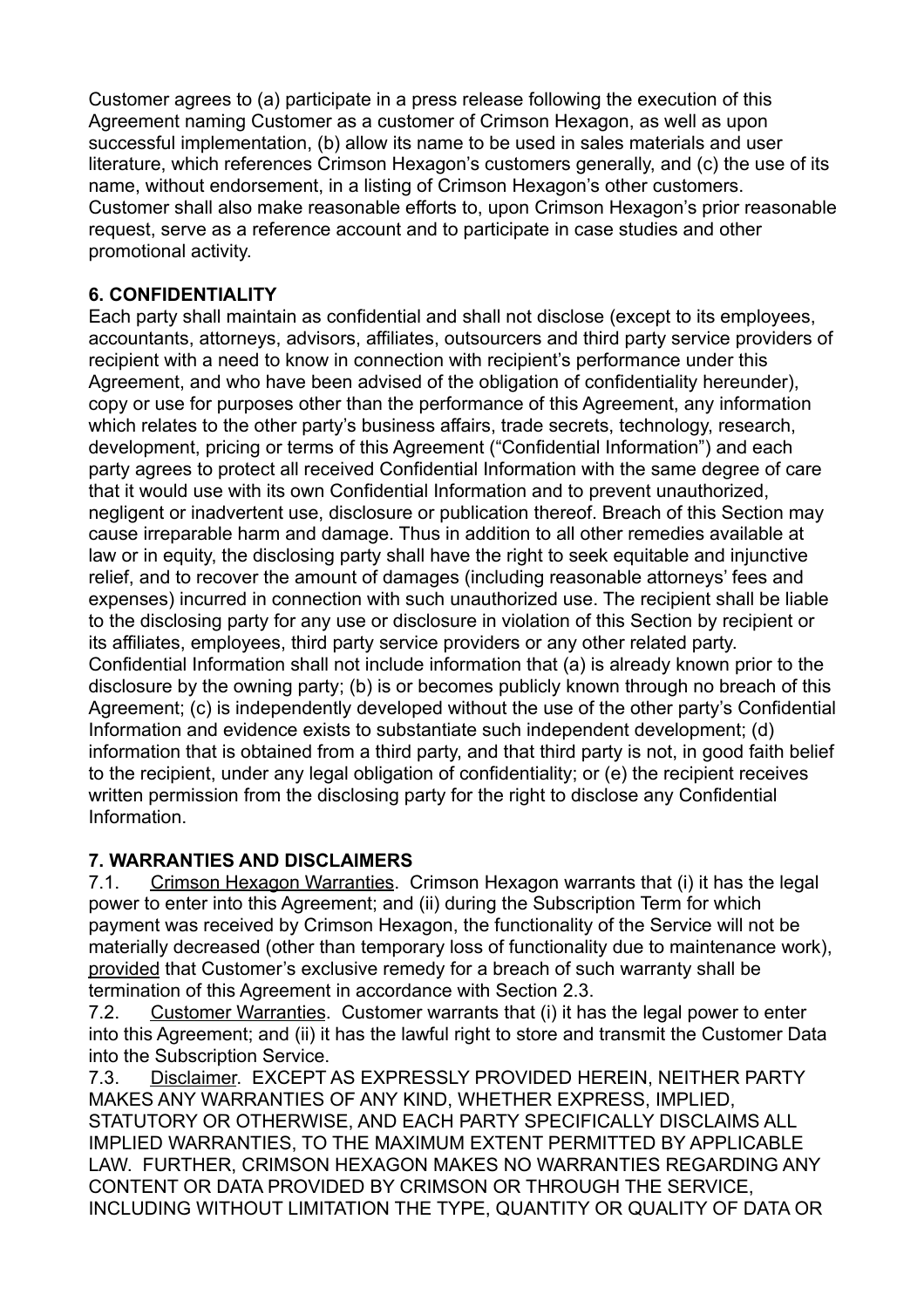CONTENT THAT WILL BE MADE AVAILABLE. CRIMSON HEXAGON CANNOT GUARANTEE THAT THE SERVICE WILL NOT CONTAIN OBJECTIONABLE CONTENT.

# **8. LIMITATION OF LIABILITY**

THE CUMULATIVE LIABILITY OF CRIMSON HEXAGON TO CUSTOMER FOR ALL CLAIMS ARISING UNDER OR RELATED TO THIS AGREEMENT, WHETHER IN CONTRACT, TORT (INCLUDING NEGLIGENCE) OR OTHERWISE, SHALL NOT EXCEED THE TOTAL AMOUNT OF FEES PAID TO CRIMSON HEXAGON UNDER THE APPLICABLE ORDER FORM WITHIN THE YEAR PRECEDING THE CLAIM. NOTWITHSTANDING THE FOREGOING, IN NO EVENT WILL CRIMSON HEXAGON OR ITS SUPPLIERS BE LIABLE TO CUSTOMER OR ANY OTHER PARTY FOR DAMAGES FOR LOSS OF DATA, LOST PROFITS, OR ANY INDIRECT, SPECIAL, INCIDENTAL OR CONSEQUENTIAL DAMAGES ARISING OUT OF THIS AGREEMENT, EVEN IF CRIMSON HEXAGON HAS BEEN ADVISED OF THE POSSIBILITY OF SUCH DAMAGES OR IS NEGLIGENT. NOTHING IN THIS AGREEMENT SHALL EXCLUDE LIABILITY FOR DEATH OR PERSONAL INJURY CAUSED BY NEGLIGENCE, FRAUD OR FRAUDULENT MISREPRESENTATION, ANY BREACH OF SECTION 12 OF THE GOODS ACT 1979 OR SECTION 2 OF THE SUPPLY OF GOODS AND SERVICES ACT 1982 OR ANY OTHER MATTERS THAT CANNOT BE EXCLUDED AS A MATTER OF LAW.

#### **9. INDEMNIFICATION**

If a third party claims that the Subscription Service infringes any intellectual property rights of any third parties, Crimson Hexagon will defend Customer against such claim at Crimson Hexagon's expense and pay all damages finally awarded through judgment or settlement, provided that Customer promptly notifies Crimson Hexagon in writing of the claim, allows Crimson Hexagon sole control of the defense and/or settlement, and cooperates with Crimson Hexagon in, the defense or settlement of such action. If such a claim is made or appears possible, Crimson Hexagon may, at its option, secure for Customer the right to continue to use the Subscription Service, modify or replace the Subscription Service so that it is non-infringing, or, if neither of the foregoing options is available in Crimson Hexagon's reasonable opinion, terminate this Agreement and refund to Customer any unamortized pre-paid fees for use of the Subscription Service. Crimson Hexagon shall have no liability or obligation hereunder with respect to any infringement claim if such infringement is caused by (i) compliance with Customer's instructions, designs, guidelines, plans or specifications; (ii) Customer's use of the Subscription Service other than as specified in the applicable Documentation; (iii) modification of the Subscription Service by any person other than as authorized in writing by Crimson Hexagon; or (iv) the combination, operation or use of the Subscription Service with other product(s) or services not supplied by Crimson Hexagon, where the Subscription Service would not by itself be infringing. THIS PARAGRAPH STATES CRIMSON HEXAGON'S ENTIRE OBLIGATION TO CUSTOMER WITH RESPECT TO ANY CLAIM OF INFRINGEMENT.

# **10. GENERAL**

10.1 Entire Agreement. This Agreement is the complete and exclusive statement of the parties' agreement and supersedes all proposals or prior agreements, oral or written, and all other communications between the parties relating to the subject matter hereof. If these Terms and Conditions conflict with any of the terms or conditions of any Order Form or Statement of Work, then, unless otherwise provided herein, the terms and conditions of such Order Form or Statement of Work will control solely with respect to the Services covered by such Order Form or Statement of Work. Any purchase orders issued by Customer shall be deemed to be for Customer's convenience only and, notwithstanding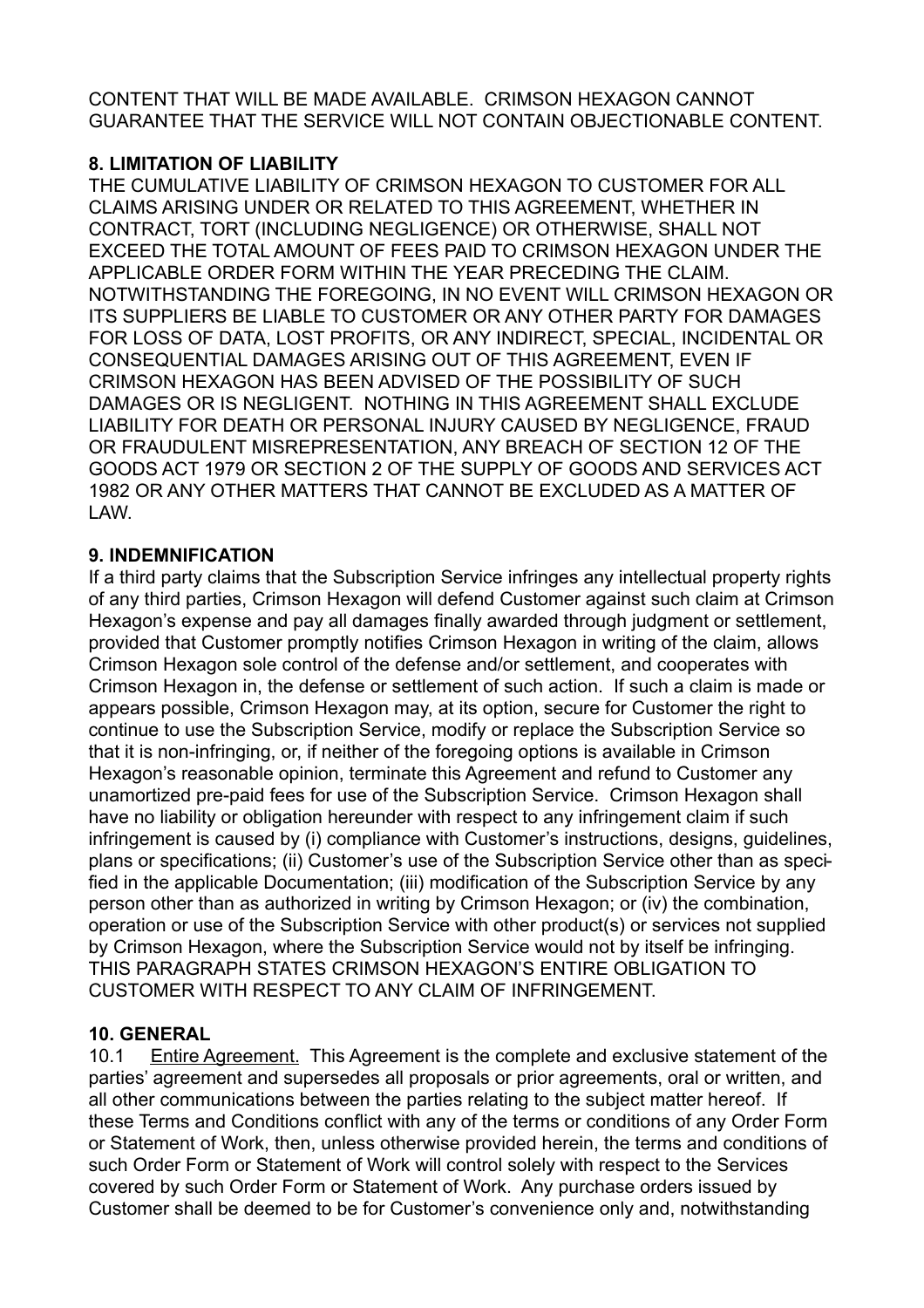acceptance of such orders by Crimson Hexagon, shall in no way change, override, or supplement this Agreement.

10.2 Waiver. Any waiver or modification of the provisions of this Agreement will be effective only if in writing and signed by the party against whom it is to be enforced. If any provision of this Agreement is held invalid, illegal or unenforceable, the validity, legality and enforceability of the remaining provisions shall not in any way be affected or impaired thereby. A waiver of any provision, breach or default by either party or a party's delay exercising its rights shall not constitute a waiver of any other provision, breach or default.

10.3 Independent Contractor. Crimson Hexagon is an independent contractor and not an employee of Customer. At no time shall either party make any commitments or incur any charges or expenses for or in the name of the other party, or be considered the agent, partner, joint venturer, employer or employee of the other party.

10.4 Notices. All notices or other communications required to be given hereunder shall be in writing and delivered either by UK mail, certified, return receipt requested, postage prepaid; by overnight courier; or as otherwise requested by the receiving party, to the address first listed above. Notices shall be effective upon their receipt by the party to whom they are addressed.

10.5 Assignment. This Agreement may not be assigned by Customer without Crimson Hexagon's prior written consent; provided, however, that Customer may upon written notice to Crimson Hexagon assign this Agreement pursuant to a merger, acquisition or sale of Customer's business or assets provided the assignee is not a competitor of Crimson Hexagon.

10.6 Compliance with Laws. Each party will be responsible for compliance with all legal requirements related to its performance under this Agreement, including without limitation all applicable export laws, data protection, privacy and disclosure of data and information.

10.7 Force Majeure. Neither party will be responsible for any failure to perform due to causes beyond its reasonable control, including, but not limited to, acts of God, terrorism, war, riot, embargoes, fire, floods, earthquakes, or strikes (each a "Force Majeure Event") provided that such party gives prompt written notice to the other party of the Force Majeure Event. The time for performance will be extended for a period equal to the duration of the Force Majeure Event.

10.8 Governing Law and Disputes. This Agreement and any dispute arising hereunder shall be governed by and interpreted and construed in accordance with the laws of England, without regard to conflict of law principles, and shall be subject to the exclusive jurisdiction of the courts of England, and each party consents to the exclusive personal jurisdiction and venue of such courts.

10.9 Third Parties Rights. Except as specifically set forth in this Agreement, a person who is not a party to this Agreement shall have no right to enforce or receive the benefit any of the terms of this Agreement under the Contracts (Third Party Rights) Act 1999.

10.10 Non-Solicitation. Neither party shall directly or indirectly solicit, employ or engage any employee of the other party with whom the non-employing party came into contact through the performance of this Agreement during the period such employee was engaged in the performance of this Agreement and for one (1) year after such engagement. If any court or other adjudicatory body determines that the foregoing provision is unenforceable because of its duration or scope, the court or adjudicatory body has the power to reduce the duration or scope of the provision, as the case may be, so that in its reduced form the provision is enforceable. Such power includes the authority to reform the provision by rewriting it, if required, so that it conforms to applicable law and carries out the parties' intentions under this Agreement.

10.11 Survival. The following provisions of this Agreement shall survive any termination or expiration hereof: Sections 3, 4 and 6 through 10.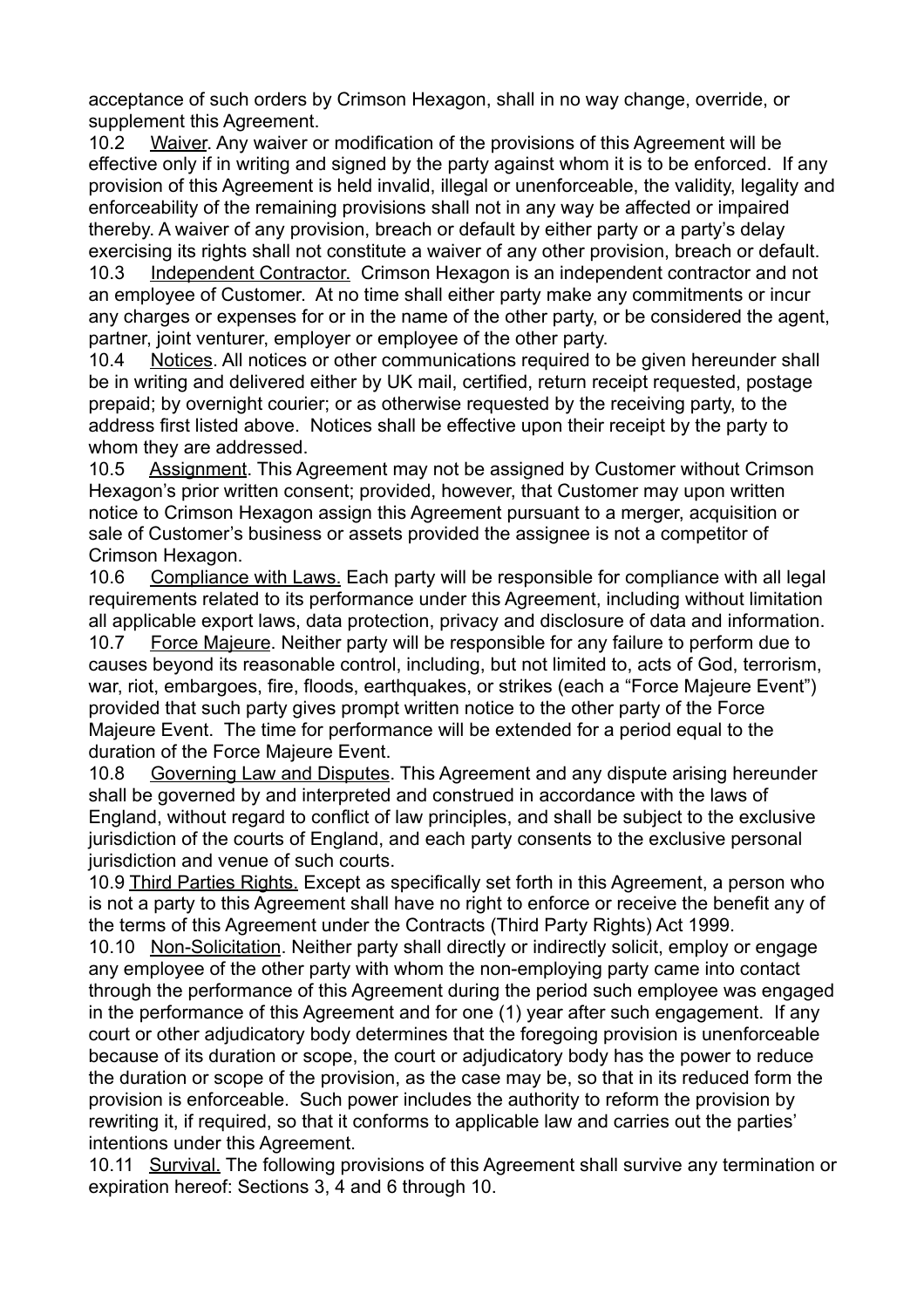#### **SUBSCRIPTION SUPPORT AND SERVICE LEVEL POLICY**

Service Levels and Credit. Crimson Hexagon's failure to make the Service Available at least 99.5% of the time in any calendar month during the Subscription Term, excluding scheduled maintenance windows, shall be deemed a service level default ("**Service Level Default**"). For purposes of this SLA, "**Available**" means that Users are able to access and use the material features and functions of the Service.

In the event of a Service Level Default, Customer's exclusive remedies shall to receive a credit against Subscription fees paid or payable by Customer (a "**Service Level Credit**") and, in the event Customer is eligible for a 100% Service Level Credit during any calendar month during the Subscription Term, to terminate the Subscription. Service Level Credits are calculated as a percentage of the prorated monthly Subscription fee set forth in the applicable Order Form(s), as set forth below.

| Percentage of time in     | Percentage of prorated |
|---------------------------|------------------------|
| calendar month (excluding | monthly                |
| scheduled maintenance     | Subscription Fee       |
| windows) during which     | constituting           |
| Service is Available      | Service Level Credit   |
| At least 99.50%           | 0%                     |
| $98.00 - 99.49%$          | 10%                    |
| $95.00 - 97.99%$          | 25%                    |
| $93.00 - 94.99%$          | 50%                    |
| Less than 93%             | 100%                   |

A Service Level Credit shall not be payable unless Customer requests it within 30 days following the end of the calendar month in which the Service Level Default occurred. Service Level Credits shall be applied against the next invoice, or if Customer has made final payment to Crimson Hexagon for the Subscription and no further invoices will be issued, Crimson Hexagon shall refund to Customer the applicable Service Level Credit within 30 days of Customer's request.

In the event Customer is eligible for a 100% Service Level Credit during any calendar month during the Subscription Term, Customer may terminate the Subscription without penalty upon written notice to Crimson Hexagon. In the event of such a termination by Customer, Crimson Hexagon shall refund to Customer any prepaid fees covering the remainder of the Subscription Term after the effective date of termination.

# **2. Scheduled Maintenance and Notifications**

# **Standard Maintenance Windows**

No more than eight hours per month, to take place during weekends or between 12:00 AM and 6:00 AM EST on weekdays.

#### **Notification of Scheduled Maintenance Downtime**

a. Crimson Hexagon will notify Customer of any scheduled maintenance downtime which will cause the total scheduled maintenance downtime for the month to exceed eight hours or which will occur outside the standard maintenance windows specified above. Except in cases of emergency, notification will be provided at least three business days prior to such downtime.